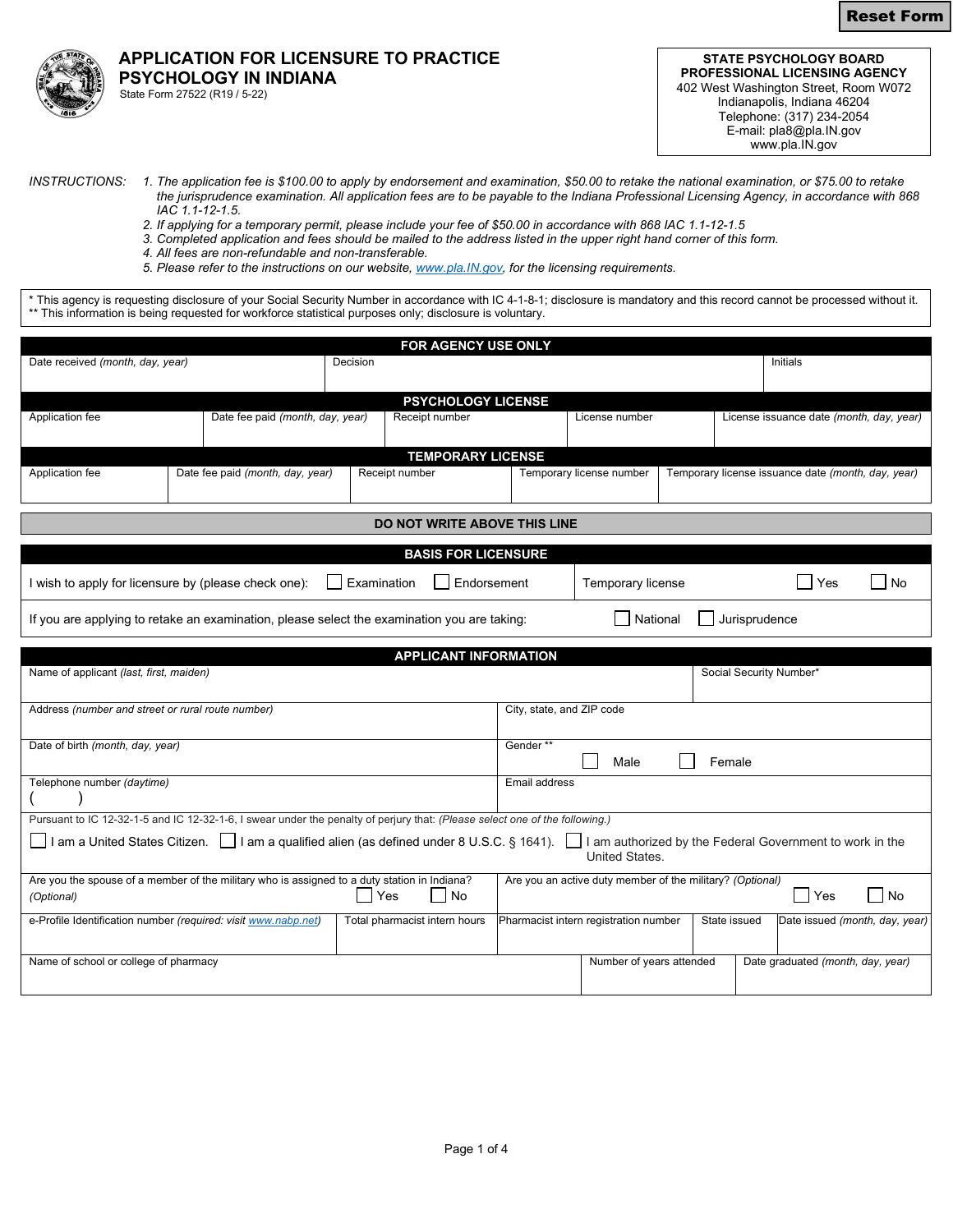|                                                                                                                                                                                                                            |                                                    | <b>STATES LICENSED</b>      |                                       |                                 |                                                      |                       |  |  |  |
|----------------------------------------------------------------------------------------------------------------------------------------------------------------------------------------------------------------------------|----------------------------------------------------|-----------------------------|---------------------------------------|---------------------------------|------------------------------------------------------|-----------------------|--|--|--|
| List all states, <i>including Indiana</i> , in which you have been licensed to practice any regulated health occupation. Verification of all listed licenses must be submitted<br>directly from the state licensing board. |                                                    |                             |                                       |                                 |                                                      |                       |  |  |  |
| TYPE OF LICENSE, CERTIFICATE, REGISTRATION OR PERMIT                                                                                                                                                                       |                                                    | <b>STATE</b>                | <b>NUMBER</b>                         |                                 | <b>DATE ISSUED</b><br>(month, day, year)             | <b>CURRENT STATUS</b> |  |  |  |
|                                                                                                                                                                                                                            |                                                    |                             |                                       |                                 |                                                      |                       |  |  |  |
|                                                                                                                                                                                                                            |                                                    |                             |                                       |                                 |                                                      |                       |  |  |  |
|                                                                                                                                                                                                                            |                                                    |                             |                                       |                                 |                                                      |                       |  |  |  |
| Leave blank if not applicable.                                                                                                                                                                                             |                                                    | <b>MASTER'S EDUCATION</b>   |                                       |                                 |                                                      |                       |  |  |  |
| Name of school                                                                                                                                                                                                             | Department                                         |                             |                                       |                                 | Title of program                                     |                       |  |  |  |
| Dates attended (month, day, year)                                                                                                                                                                                          | Degree earned                                      |                             |                                       |                                 | Number of hours completed                            |                       |  |  |  |
|                                                                                                                                                                                                                            |                                                    |                             |                                       |                                 |                                                      |                       |  |  |  |
| Leave blank if not applicable.                                                                                                                                                                                             |                                                    |                             | <b>GRADUATE EDUCATION (DOCTORAL)</b>  |                                 |                                                      |                       |  |  |  |
| Name of school                                                                                                                                                                                                             |                                                    | Department                  |                                       |                                 | Title of program                                     |                       |  |  |  |
| Dates attended (month, day, year)                                                                                                                                                                                          | Degree earned                                      |                             |                                       |                                 | APA approved at the time of graduation?<br>No<br>Yes |                       |  |  |  |
|                                                                                                                                                                                                                            |                                                    |                             |                                       |                                 |                                                      |                       |  |  |  |
|                                                                                                                                                                                                                            |                                                    | PREDOCTORAL INTERNSHIP      |                                       |                                 |                                                      |                       |  |  |  |
| Was an internship required for graduation?<br>Yes<br>No                                                                                                                                                                    | Name of internship program                         |                             |                                       |                                 |                                                      |                       |  |  |  |
| Address of internship program (number and street, city, state and ZIP code)                                                                                                                                                |                                                    |                             |                                       |                                 |                                                      |                       |  |  |  |
| APA / CPA approved at the time of completion? If "No", please fill out page 4 and provide supplemental documents.                                                                                                          |                                                    | Yes                         | No                                    |                                 | APPIC approved at the time of completion?            | Yes<br>No             |  |  |  |
| Inclusive dates of internship (month, day, year)                                                                                                                                                                           | Total hours worked                                 |                             |                                       | Director of internship training |                                                      |                       |  |  |  |
|                                                                                                                                                                                                                            |                                                    |                             |                                       |                                 |                                                      |                       |  |  |  |
| Name of school                                                                                                                                                                                                             |                                                    |                             | POST DOCTORAL EDUCATION               |                                 |                                                      |                       |  |  |  |
| Department                                                                                                                                                                                                                 | Title of program                                   |                             |                                       |                                 | Dates attended (month, day, year)                    |                       |  |  |  |
|                                                                                                                                                                                                                            |                                                    |                             |                                       |                                 |                                                      |                       |  |  |  |
| Name of Internship / Fellowship                                                                                                                                                                                            |                                                    |                             | POST DOCTORAL INTERNSHIP / FELLOWSHIP |                                 |                                                      |                       |  |  |  |
| Address of Internship / Fellowship                                                                                                                                                                                         |                                                    |                             |                                       |                                 |                                                      |                       |  |  |  |
|                                                                                                                                                                                                                            |                                                    |                             |                                       |                                 |                                                      |                       |  |  |  |
| Inclusive dates of Internship / Fellowship (month, day, year)                                                                                                                                                              | Total hours worked                                 |                             | Name of Supervising Psychologist      |                                 |                                                      |                       |  |  |  |
|                                                                                                                                                                                                                            | PROFESSIONAL IDENTITY BASED UPON DOCTORAL TRAINING |                             |                                       |                                 |                                                      |                       |  |  |  |
| (Check only one or attach explanation)                                                                                                                                                                                     |                                                    |                             |                                       |                                 |                                                      |                       |  |  |  |
| $\Box$<br><b>Clinical Psychology</b><br>Experimental<br>I.                                                                                                                                                                 | School                                             | Organizational / Industrial |                                       |                                 |                                                      |                       |  |  |  |
| <b>Counseling Psychology</b><br>Developmental                                                                                                                                                                              | Social                                             |                             | Other (specify):                      |                                 |                                                      |                       |  |  |  |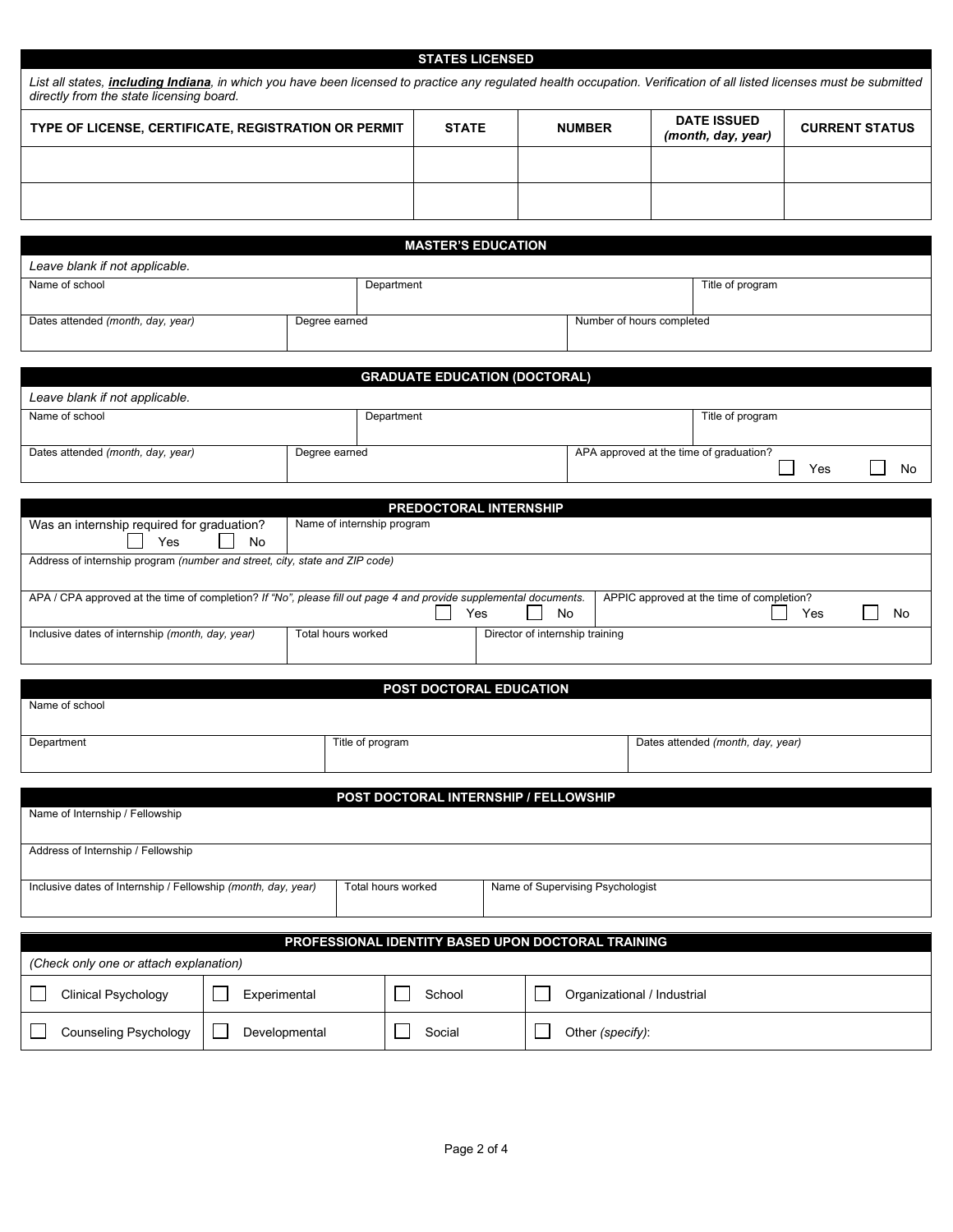**QUESTIONS**

If your answer is "Yes" to any of the following, explain fully in a signed written statement, including all related details, and provide copies of all relevant arrest or court documents. Describe the event including the location, date and disposition. Falsification of any of the following is grounds for permanent revocation of the license or permit issued pursuant to this application.

| 1. Has disciplinary action ever been taken regarding any health license, certificate, or permit that you hold or have held?                                                                                                                         | Yes                   | l No  |
|-----------------------------------------------------------------------------------------------------------------------------------------------------------------------------------------------------------------------------------------------------|-----------------------|-------|
| 2. Have you ever been denied a license, certificate, registration or permit to practice psychology, or any regulated health occupation in<br>any state <i>(including Indiana)</i> ?                                                                 | $\blacksquare$<br>Yes | l INo |
| 3. Do you have any condition or impairment (including a history of alcohol or substance abuse) that currently interferes, or if left untreated<br>may interfere, with your ability to practice in a competent and professional manner?              | l Yes                 | l No  |
| 4. Except for minor violations of traffic laws resulting in fines, and arrests or convictions that have been expunged by a court,                                                                                                                   |                       |       |
| (1) have you ever been arrested;                                                                                                                                                                                                                    | Yes                   | l No  |
| (2) have you ever entered into a prosecutorial diversion or deferment agreement regarding any offense, misdemeanor, or<br>felony in any state;                                                                                                      | Yes                   | l INo |
| (3) have you ever been convicted of any offense, misdemeanor, or felony in any state;                                                                                                                                                               | Yes                   | l INo |
| (4) have you ever pled guilty to any offense, misdemeanor, or felony in any state; or                                                                                                                                                               | Yes                   | l No  |
| (5) have you ever pled <i>nolo contendere</i> to any offense, misdemeanor, or felony in any state?                                                                                                                                                  | Yes                   | l No  |
| 5. Have you ever been denied staff membership privileges in any hospital or health care facility or had such membership or privileges<br>revoked, suspended or subjected to any restrictions, probation or other type of discipline or limitations? | l Yes                 | l INo |
| 6. Have you ever been admonished, censured, reprimanded or requested to withdraw, resign or retire from any hospital or health care facility<br>in which you have trained, held staff membership or privileges or acted as a consultant?            | Yes                   | l No  |
| 7. Have you ever had a malpractice judgment against you or settled any malpractice action?                                                                                                                                                          | Yes                   | No.   |

## **AUTHORIZATION FOR RELEASE OF INFORMATION**

I hereby authorize, request and direct any person, firm, officer, corporation, association, organization or institution to release to the Professional Licensing Agency any files, documents, records or other information pertaining to the undersigned requested by the Agency or Board, or any of its authorized representatives in connection with processing application for licensure.

I hereby release the aforementioned persons, firms, officers, corporations, associations, organizations, and institutions from any liability with regard to such inspection or furnishing of any information.

I further authorize the Professional Licensing Agency to disclose to the aforementioned persons, firms, officers, corporations, associations, organizations, and institutions any information which is material to my application, and I hereby specifically release the Agency from any and all liability in connection with such disclosures.

A photostatic copy of this authorization has the same force and effect as the original.

**AFFIRMATION**

I hereby swear or affirm that I have read the above statements and agree to same.

Signature of applicant **Date** *(month, day, year)* Date *(month, day, year)*